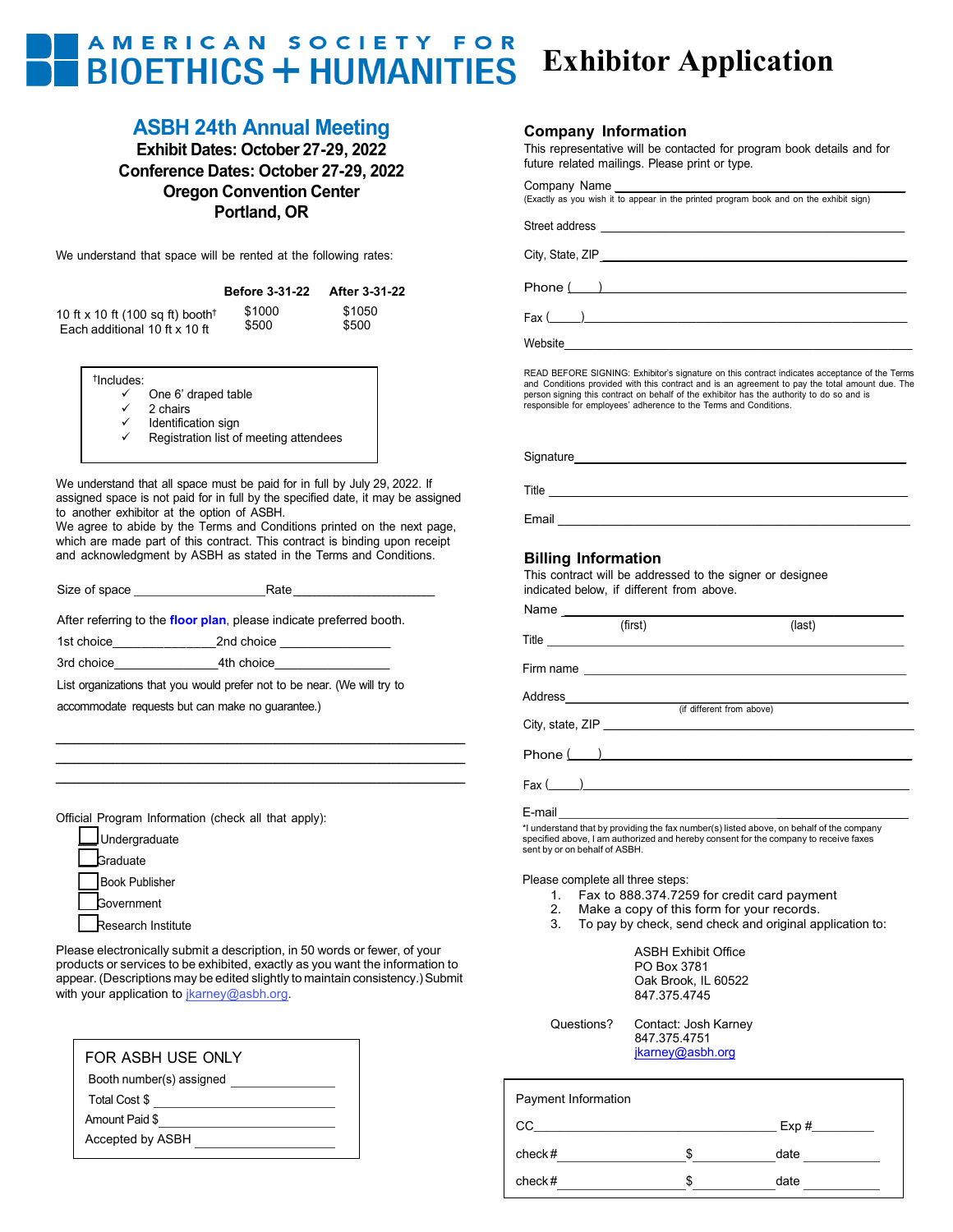#### **EXHIBIT CONTRACT—TERMS AND CONDITIONS**

**1. APPLICATION AND ELIGIBILITY**. Application for booth space must be made on the printed form provided by ASBH (hereinafter "the Association"), contain the information as requested, and be executed by an individual who has authority to act confinement of your exhibit space. for the applicant. This exhibition is designed for the display and demonstration of products and services relating to the practice and advancement of the art and science of bioethics and the humanities and the professional education of those individuals attending the Association's 2022 Annual Conference. The Association shall determine the eligibility of any company, product, or service. The Association may reject the application of any company whose display of goods or services is not compatible, in the sole opinion of the Association, with the educational character and objectives of the exhibition. In the event an application is not accepted, any paid space rental fees or deposits will be returned. Upon receipt and acceptance of application by the Association, this application shall 29, 2022. All exhibit material must be packed and ready for removal from the exhibit area constitute a contract. Acceptance constitutes one or more of the following: applicant's receipt of Association confirmation letter or e-mail message, shared conference or dismantling of the exhibits is permitted until closing time. Any company violating this information to exhibitor, receipt of decorator kit or information.

**2. EXHIBIT BOOTH PRICE**. Price per 10' x 10'-\$1,000 before March 31, 2022, or \$1,050 thereafter; additional 10' x 10' ft.—\$500. This includes discounted rates on advertising in the exhibit program book, a uniformly styled draped booth, an identification sign, a listing in the conference program, and exhibitor badges for three (3) preregistered company representatives per paid 10' x 10' booth, which admit them to the approximately 60 days in advance with complete details and deadline order dates for exposition area at no charge. Badges for spouses are charged against this three-badgesper-booth allotment.

**3. PAYMENT DATES**. No booths will be guaranteed until the Association receives full payment of the total booth fee, along with a signed application and such application is accepted by Association. If full payment is not received by July 29, 2022, the loading and unloading area, in the aisles, and in any freight traffic area. The Official the Association will have the right to resell the assigned booth space and the cancellation terms outlined below shall apply. The exhibitor expressly understands and agrees that all amounts paid hereunder will be applied first to any outstanding obligations due the Association by the exhibitor, and then to the amounts due in accordance with this paragraph hereof, that any resulting arrearages must be paid within the time limits specified herein, and that the Association will have the right to cancel this contract if the exhibitor is or becomes in arrears with respect to any outstanding obligation due the **Association** 

**4. CANCELLATION OF BOOTH SPACE**. If the exhibitor notifies the Association in writing of the exhibitor's intent to cancel the contract after acceptance but prior to June 1, 2022, a full refund of monies, minus a \$500 administrative fee, will be made. If the Association receives a written request for cancellation of space between June 1, 2022, and July 29, 2022, the exhibitor will be liable for fifty percent (50%) of the full price of said exhibitor's booth space. No refunds will be made after July 29, 2019. In the event of cancellation by an exhibitor at no time can the cancellation fee be considered a donation or be recognized as support of the Association.

If for any cause beyond the control of the Association—such as, but not limited to, the destruction of the exhibit facilities by an act of God, the public enemy, authority of the law, fire, or other force majeure—the Association is unable to comply with the terms of 11. this contract and deliver the space allotted hereunder, this contract shall be considered terminated and any payments made hereunder by the exhibitor shall be refunded to the exhibitor, less expenses incurred by the Association to the date of the termination allocable to the exhibitor after proration thereof among all exhibitors.

**5. ASSIGNMENT OF BOOTH SPACE**. Space will be assigned beginning March 1, 2022, according to the date on which the contract and deposit are received, the availability of the requested area, amount of space requested, special needs, and compatibility of the exhibitor's products with the Association's aims and purposes.

**6. BOOTH, FURNISHINGS, EQUIPMENT, AND SERVICE**. A uniformly styled exhibit booth will be furnished that consists of carpeting, one skirted table, two chairs, and draped material on aluminum framework with a back wall that is 3 ft. high (unless noted on floor plan), side rails that are 36 in. high, and an identification sign that is 7 in. x 44 in. Exhibit displays must not project so as to obstruct the view of the adjacent booths. In the rear 4 ft. of all booths, display material or equipment can be placed to a height not exceeding 8 ft. (unless noted on floor plan). In the remainder of the booth, all display material or equipment shall not exceed 42 in. in height without written approval from the Association.

**7. CONDUCT OF EXHIBITS**. The advertisement or display of goods or services other than those manufactured, distributed, or sold by the exhibitor in the regular course of business and identified in this contract is prohibited. An exhibitor may not assign, sublet, or apportion all or any part of the contracted booth space, nor may an area. exhibitor permit the display, promotion, sales, or marketing of non-exhibitor products or services. Interviews, demonstrations, and distribution of literature or samples must be made within the booth area assigned to the exhibitor. All sales activities must be compliant with the U.S. Food and Drug Administration and Office of Inspector General. Canvassing 13. or distributing of advertising outside the exhibitor's own booth will not be permitted. There is no restriction on selling on the exhibit floor provided that sales transactions may Association website. be conducted only within the exhibitor's own booth. Exhibitors are responsible for compliance with local, state and federal tax regulations for sales which occur on the

the exhibitors and attendees in mind. The Association reserves the right to restrict the operation of, or evict completely, any exhibit which, in the sole opinion of the Association, detracts from the general character

of the exhibition as a whole. This applies to displays, literature, advertising novelties, souvenirs, conduct of persons, etc. No exhibits will be permitted which interfere with the use of, or impede access to, other exhibits or impede free use of the aisle. Photography is

**8. INSTALLATION/DISMANTLING**. Installation. All exhibits must be set up by 10 am, Thursday, October 27, 2022, without exception. Assembly of exhibits during regularly scheduled exhibit hours will not be permitted. At 10 am, an inspection will be made, and exhibits that obviously are not being worked on and have no representative present will be assigned to the labor contractor for uncrating and erecting to facilitate the removal of crates and the initial cleaning prior to the opening. Charges will be billed to the exhibitor. Exhibit aisles must be clear by 10 am.

**Dismantling.** The official closing time of the exhibits is 3:30 pm on Saturday, October no later than 6 pm on Saturday, October 29, 2022. No packing of equipment or literature regulation will be fined \$200 and may be denied exhibit space at any future Association conferences.

**9. ADDITIONAL EXHIBITOR SERVICES**. All other services are available to exhibitors at normal charges through the official convention contractor (hereinafter "Official Contractor"). An exhibitor's service kit will be e-mailed to all exhibitors rental displays, additional decorating, furniture, carpeting, signs, cleaning, photography, floral, electrical, telephone, audiovisual service, drayage, and labor.

**10. CONTRACTOR AND LABOR COORDINATION**. The Official Contractor will have control of all inbound and outbound freight to prevent congestion in Contractor will have complete control of all labor hired and scheduling and coordination of labor for the purpose of the orderly setup, management, and dismantling of the exposition. It is highly recommended that the labor services of the Official Contractor are used for setup and dismantling. If an outside contractor is used, the following steps must be taken:

| A <sub>1</sub> | The Association and the Official Contractor must be notified.  |
|----------------|----------------------------------------------------------------|
|                | and proof of adequate liability insurance must be given, in an |
|                | amount no less than the \$1,000,000 combined single limit for  |
|                | personal and property damage, at least 30 days prior to        |
|                | exhibition setup. The booth number, name of the exhibitor, and |
|                | identification of the outside contractor must be included.     |

- B. Check-in by all labor will be required at the labor service desk prior to the start of setup. No setup will be permitted without the authorization of the Official Contractor.
- C. All outside contractor personnel shall confine their activities to the booth in which they are working and will not be permitted to solicit on the floor or elsewhere in the exhibit hall.

**11. HOSPITALITY AND ENTERTAINMENT**. Hospitality suites or events sponsored by the exhibitors must be approved by the Association in writing. No entertainment may be scheduled to conflict with the Association's program hours, activity hours, or exhibit hours. The Association has blocked suites at the hotel that will be available on a first-come, first-served basis. Please complete the Ancillary Room Request Form available on the Association website. Firms that are not exhibiting are not permitted to have hospitality functions.

**12. EXHIBIT STAFF REGISTRATION**. Prior to September <sup>2</sup>8, 2022, registration of three (3) representatives (inclusive of spouses) per paid 10' x 10' booth will be complimentary, provided that registrations are received by the Association before September 28, 2022. There will be a \$25 charge for the registration of each additional booth representative who exceeds the 3-per-booth allotment.

After September 28, 2022, an on-site \$25 service fee will be incurred for the following:

- A. Registration of each representative
- B. Each name change
- C. Each lost badge or name substitution.

Each exhibitor who registered in advance will have a printed exhibitor badge available at the exhibitor registration area at the exhibit facility. This badge will entitle registered exhibitors admission to the exhibit area only. Exhibitors must wear badges at all times including during setup times, exhibit hours, and dismantling—in order to enter the exhibit

Exhibitor staff, temporary help, and setup personnel must wear exhibitor badges or other badges designated by the Association or the Official Contractor. Exhibitor badges do not give admission to other conference functions, nor are they transferable.

**13. GENERAL CONFERENCE REGISTRATION**. Any exhibitor who desires to attend the program sessions or any optional activities must register through the

exhibit floor. Exhibitors may not serve or dispense food or beverages of any type from sound and attention-getting devices and effects will be permitted only in those locations their booths or in the exhibit area without consent of the Association. Helium balloons and in such intensity as in the sole opinion of the Association does not interfere with the are not allowed in the exhibit facility. No part of the display, including products, is permitted activities of neighboring exhibitors. Operation of equipment being demonstrated may not outside the exhibit space. Products and furnishings should be arranged with the safety of create noise levels objectionable to neighboring exhibitors.**14. SPECIAL VISUAL AND SOUND EFFECTS**. Audiovisual and other